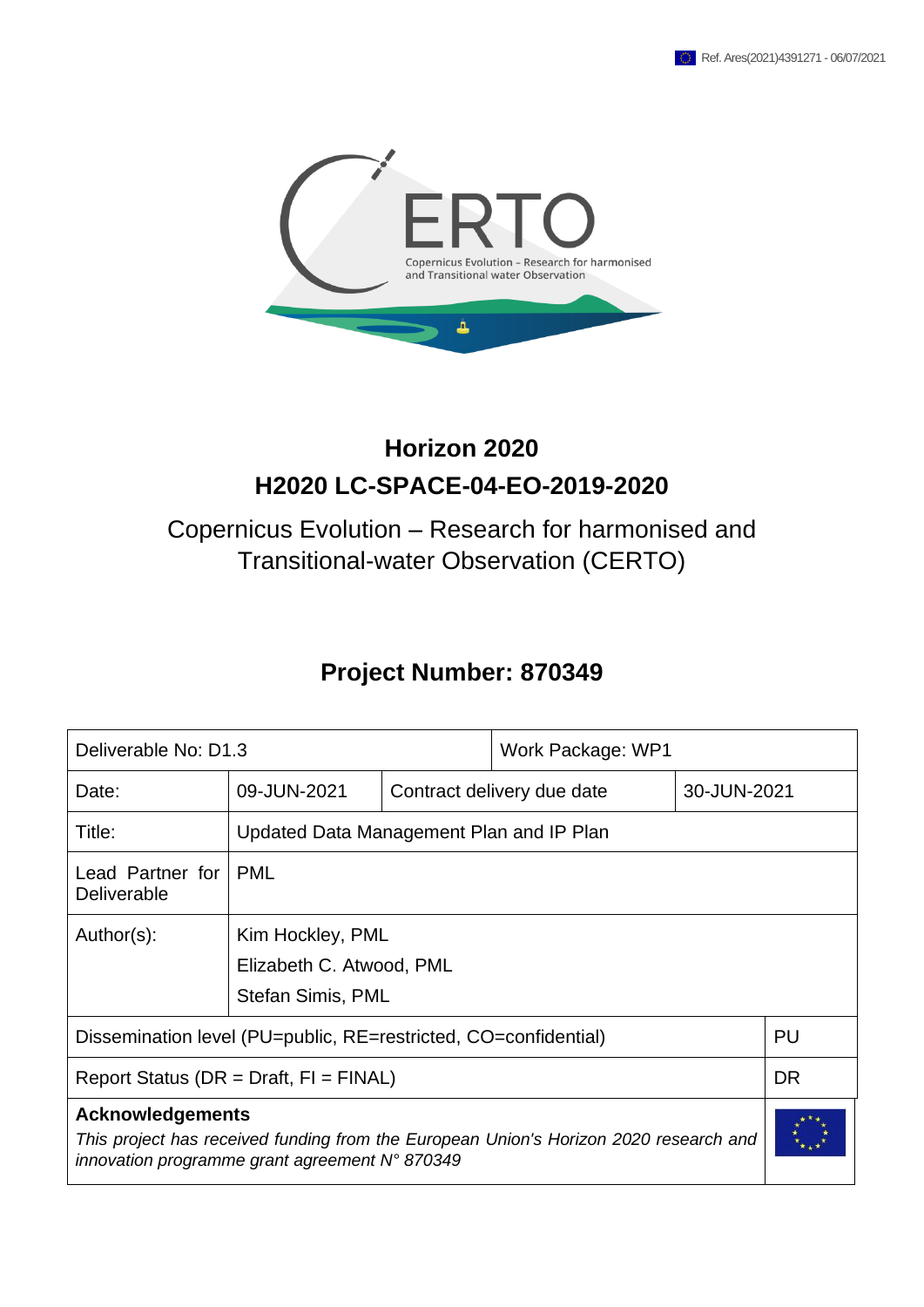## **Table of Contents**

| $\mathbf{1}$ |     |       |  |                                                                       |  |
|--------------|-----|-------|--|-----------------------------------------------------------------------|--|
| 2            |     |       |  |                                                                       |  |
| 3            |     |       |  |                                                                       |  |
|              | 3.1 |       |  |                                                                       |  |
|              |     | 3.2   |  |                                                                       |  |
|              |     | 3.2.1 |  |                                                                       |  |
|              |     | 3.2.2 |  |                                                                       |  |
|              |     | 3.3   |  |                                                                       |  |
|              |     | 3.3.1 |  |                                                                       |  |
|              |     | 3.3.2 |  |                                                                       |  |
|              |     | 3.3.3 |  | Data Access, Interoperability and respecting Intellectual Property  8 |  |
|              |     | 3.3.4 |  |                                                                       |  |
|              |     | 3.3.5 |  |                                                                       |  |
|              |     | 3.3.6 |  |                                                                       |  |
|              | 3.4 |       |  |                                                                       |  |
|              | 3.5 |       |  |                                                                       |  |
|              | 3.6 |       |  |                                                                       |  |
| 4            |     |       |  |                                                                       |  |
|              | 4.1 |       |  |                                                                       |  |
|              | 4.2 |       |  |                                                                       |  |
|              |     | 4.2.1 |  |                                                                       |  |
|              |     | 4.2.2 |  |                                                                       |  |
|              |     | 4.2.3 |  |                                                                       |  |
|              |     | 4.2.4 |  |                                                                       |  |
|              |     | 4.2.5 |  |                                                                       |  |
|              |     | 4.3   |  |                                                                       |  |
|              |     | 4.3.1 |  |                                                                       |  |
|              |     | 4.3.2 |  | Internal procedures regarding exploitation of Results (IP) 13         |  |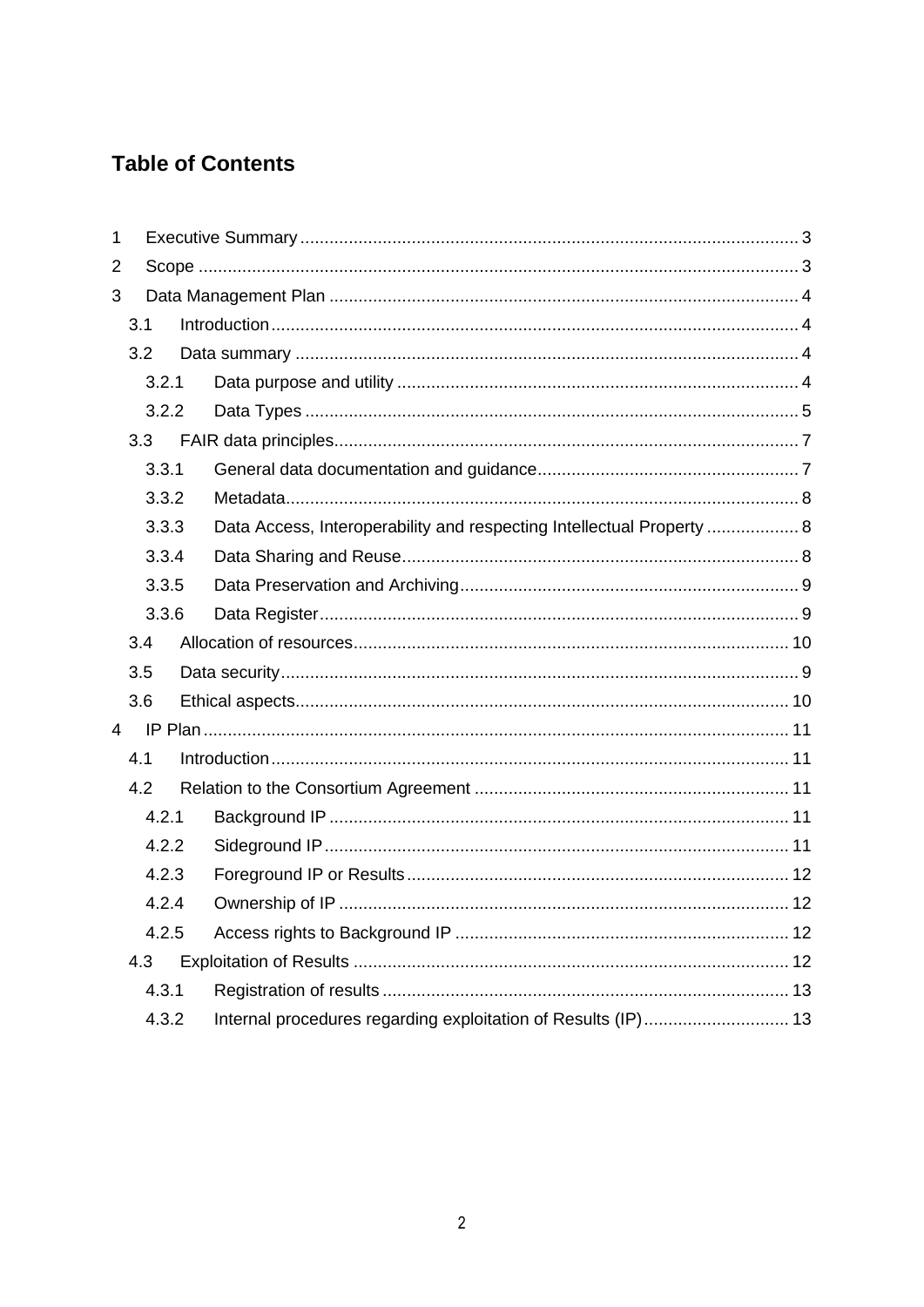## <span id="page-2-0"></span>**1 Executive Summary**

This Data Management Plan (DMP) and Intellectual Property (IP) Plan details the management of data generated and collected, as well as Intellectual Property, within the CERTO project. The DMP describes the life cycle for all datasets collected, processed and/or generated by the project. It covers:

- what data will be collected, processed or generated
- how data will be handled during and after the project
- who owns a data set and with whom it is shared
- how sharing of data within and outside the project is organised
- what formats, metadata and standards the data will adhere to

CERTO data sets consist of a diverse range of types and formats, thus adhering to principles of accessibility and interoperability is important to ensure the data are useful throughout the project and to others. This DMP describes relevant procedures put in place at the start of the project.

The IP Plan covers how various types of intellectual property within the CERTO project will be governed. The types of IP specified are:

- Background IP
- Sideground IP
- Foreground IP or Results

<span id="page-2-1"></span>A plan for management of any IP issues is also presented.

## **2 Scope**

This document, comprising the DMP and IP Plan, is intended for internal and external use, describing the mechanisms that CERTO will put in place to ensure all public data follow the FAIR (Findable, Accessible, Interoperable, Re-usable) data management principles and Intellectual Property is effectively managed and exploited.

The Data Management and IP Plan will be updated as a "live" document during the lifetime of the project, with three scheduled release dates. The current document presents the status and planning at month 18 of the three-year project.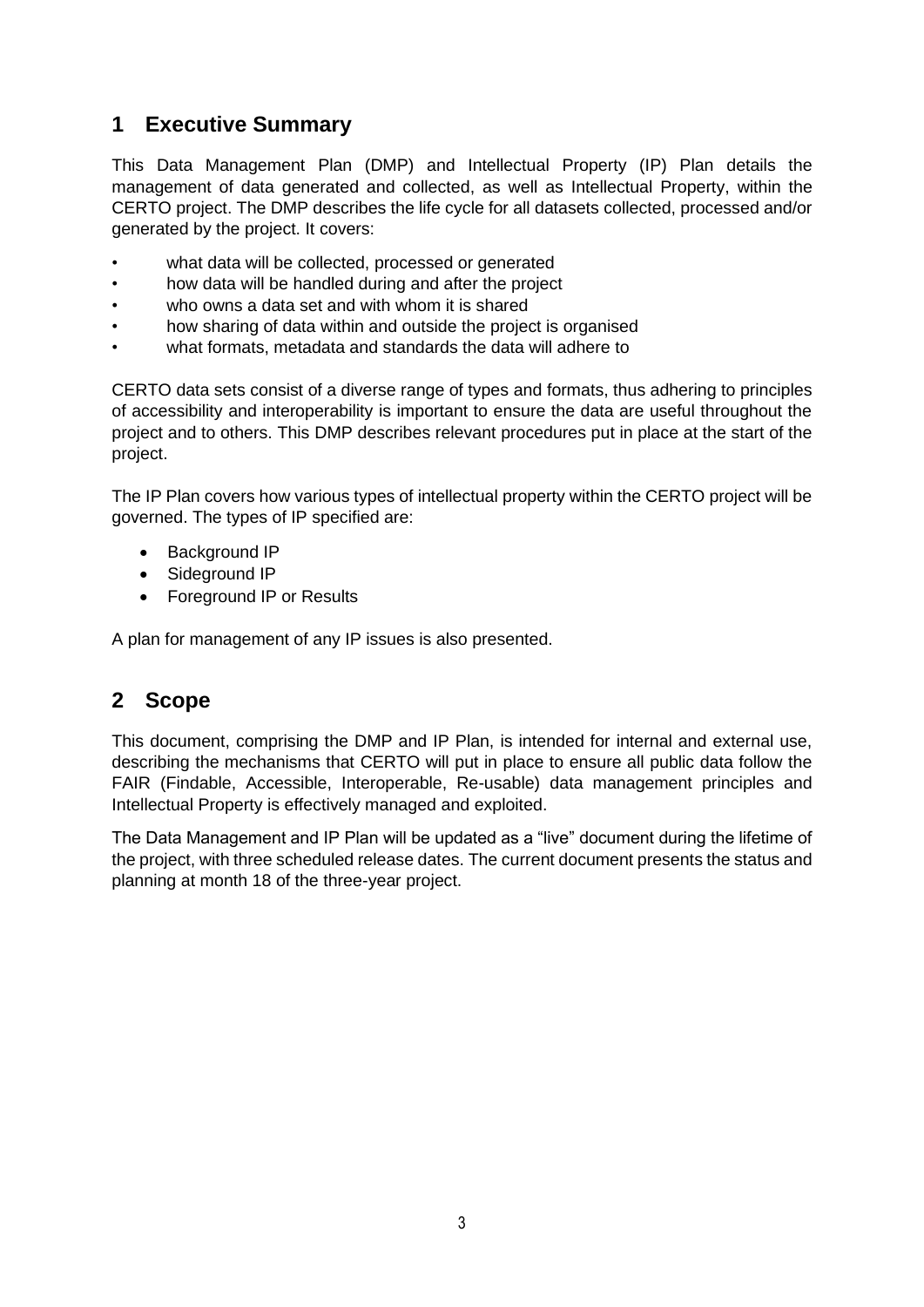## <span id="page-3-0"></span>**3 Data Management Plan**

## <span id="page-3-1"></span>**3.1 Introduction**

CERTO aims to research and develop harmonisation of methods between the different Copernicus services to produce water quality data for the continuum from oceans to lakes, adding capabilities for near-coastal waters, estuaries, lagoons, bays and river systems. This will be achieved by developing a modular prototype system, with parts that can be incorporated into the existing Copernicus services and widely used open-source software. The project will produce two types of data: *in situ* observations and satellite-derived data and information. Well-curated data will stimulate and ensure smooth collaboration between the project partners and will allow the users to easily evaluate and use the data generated by the project. For dissemination and exploitation, open access to data generated in the project will help to underpin the credibility and stimulate uptake of CERTO results.

CERTO participates in the Open Research Data Pilot (ORDP) and follows the FAIR data paradigm and this is reflected in the DMP.

*In situ* data will be initially **F**indable through either the ESA Ocean Colour Climate Change Initiative (OC CCI) bio-optical database of ocean and coastal data [\(www.esa-oceancolour](http://www.esa-oceancolour-cci.org/)[cci.org\)](http://www.esa-oceancolour-cci.org/) or the LIMNADES database of ground bio-optical measurements of worldwide lakes [\(https://limnades.stir.ac.uk\)](https://limnades.stir.ac.uk/). This will enhance their ability to be found and **R**e-used. As the project develops, the use of data services designed for system **I**nter-operability will guarantee that all open data within the project are widely **A**ccessible now and in the future.

Satellite-derived data and information produced within the project for the case study areas and other regions around Europe will be stored online at PML in NetCDF-CF format. Products will be **F**indable through a data server that is compatible with Open Geospatial Consortium standards and a web-GIS portal (see WP7) to be used to demonstrate the CERTO products.

## <span id="page-3-2"></span>**3.2 Data summary**

#### <span id="page-3-3"></span>**3.2.1 Data purpose and utility**

Observation of oceanic, coastal and inland water bodies with ocean colour satellite sensors has reached full operational potential through the Sentinel 3 satellite missions in the Copernicus programme. The global societal demand for water quality information through downstream Earth Observation (EO) services is increasing and expanding into domains of public health, agriculture, aquaculture, energy and food safety, drinking water, conservation of ecosystems and biodiversity conservation, navigation, and recreational use of water resources. Near-coast, inland and transitional water bodies, however, represent a staggering range of optical and environmental diversity that has posed a significant challenge to monitoring programmes.

CERTO will focus on methods to classify waters using satellite observations, combined with the most comprehensive existing *in situ* data sets publicly available and additional extensive *in situ* data gathered within the project. Through harmonisation of the three Copernicus services involved in providing water quality data, CERTO will improve the products available to downstream service providers who make the important link to end-user communities, industries, policy-makers and monitoring agencies.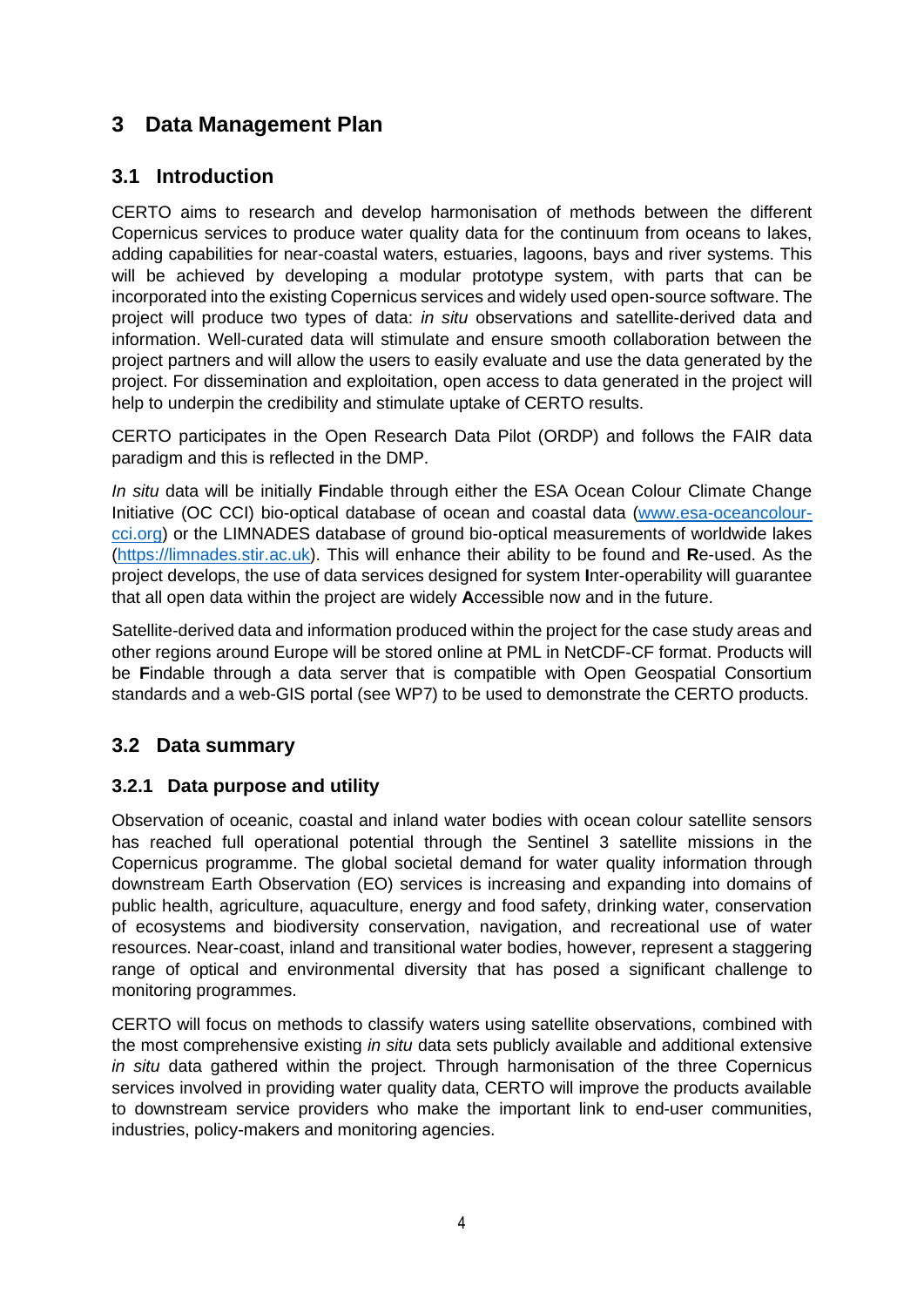The open data strategy of CERTO plays a central role in opening opportunities to the EO sector, not merely in Europe but also in supporting downstream users and regional information providers in data-poor regions, particularly developing countries.

## <span id="page-4-0"></span>**3.2.2 Data types**

CERTO will generate data and information that can be categorised as one of:

- *In situ* data, either:
	- o From automated instruments (e.g., on buoys, ships)
	- o From dedicated field campaigns using high-end scientific instrumentation, e.g., for vertical profiling of the water column and above water radiometry
- Satellite data of inland, transitional, coastal and oceanic water bodies
- Pre-existing data, accessed in (external) databases or directly contributed by stakeholders
- Research results and derived data sets

together with other data types:

• Stakeholder/contacts database subject to the General Data Protection Regulation (GDPR).

Each of these data sources has specific characteristics and challenges which are summarised below.

#### **3.2.2.1 Automated data collection**

Autonomous high-frequency hyperspectral radiometers (measuring apparent optical properties, AOP) will be deployed in the field to maximise the value of data acquired between field campaigns. These will be installed at two sites: the Tagus Estuary (Portugal) and the Danube Delta lagoons (Romania). Radiometers will increase the volume and quality of matchup data for project activities, and have a life expectancy of 3 years or less. Current projects (H2020-MONOCLE, H2020-HYPERNETS) are developing new sensors and deployment strategies to lower the acquisition and maintenance cost of these *in situ* solutions, some of which are now deployment-ready. H2020-MONOCLE has deployed its solar-tracking radiometer platform (So-Rad, by Plymouth Marine Laboratory) since 2019, supporting commercially available sensors on ships, and a modular version of the WaterInsight "WISPStation". Prototypes from H2020-HYPERNETS for static platforms were planned to be deployed by Consiglio Nazionale Delle Ricerche (CNR) in the first year of CERTO. However, this has been delayed due to COVID restrictions, so the first prototype was deployed in April 2021 and the second prototype will be deployed in Autumn 2021. CERTO will deploy state-ofthe-art instrumentation (Danube Delta and Tagus Estuary as above) supported by mutual alignment with existing H2020 projects. Data resulting from the MONOCLE So-Rad and WISPStation will be shared under an open license through the *in situ* data framework developed in H2020-MONOCLE which is designed for near-real time interoperability. Automatic radiometry data resulting from the HYPERNETS HYPSTARR will be shared under an open license through the *in situ* data framework developed in H2020-HYPERNETS.

During field campaigns, automated data collection is also being conducted on stable boat platforms along transects designed to cover optical water type (OWT) variation and land adjacency effects. Transect measurements are timed to coincide with Sentinel 2 and 3 overpasses.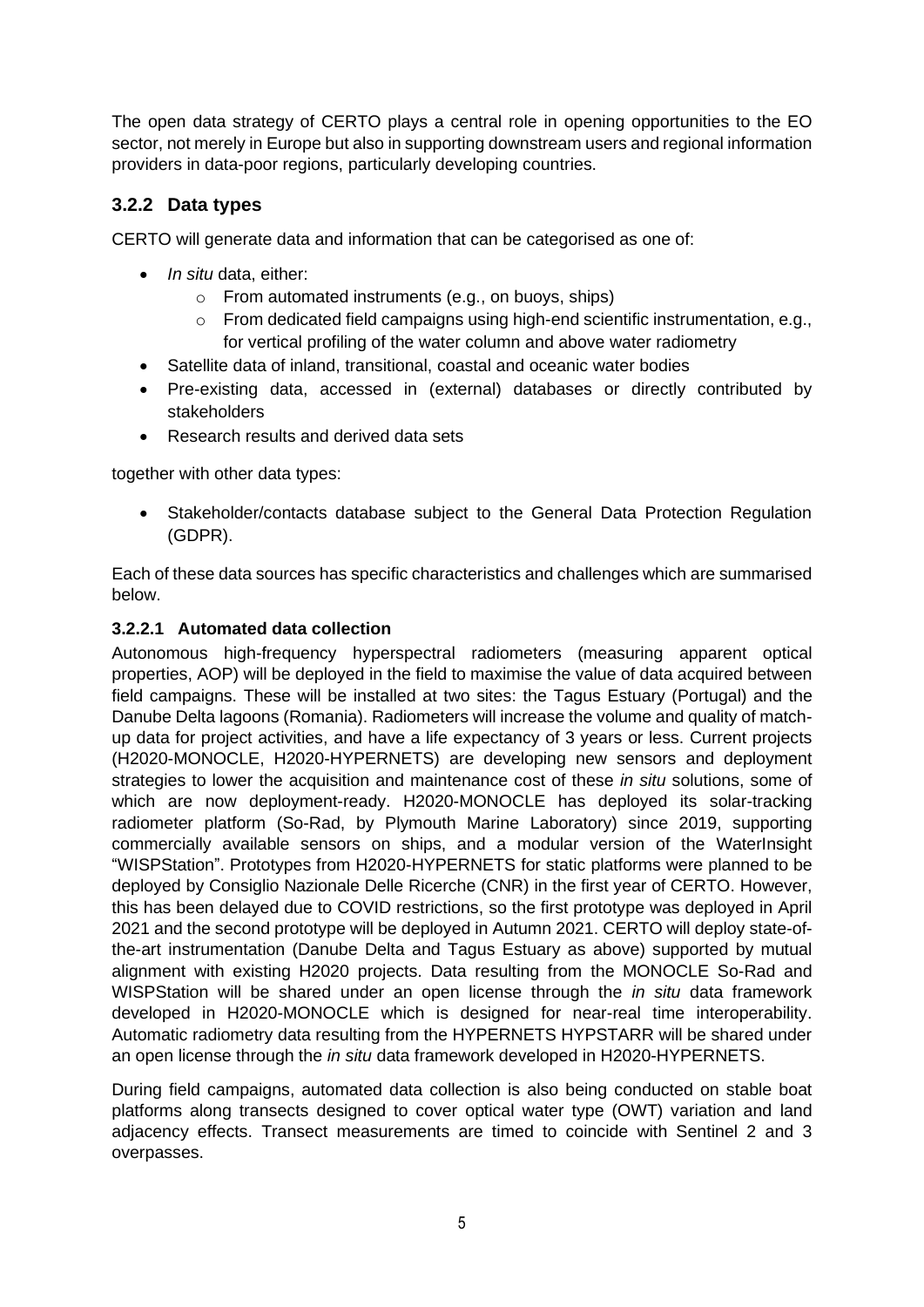Data from all automated systems will, in general, be collected at high frequency and transmitted to the storage systems available to CERTO. The So-Rad and WISPStation sensors transmit to the MONOCLE system and be available in Near Real Time (NRT), and the HYPSTARR sensor similarly transmits to the HYPERNETS system. Data acquisition, processing and transmission should all be automated with these sensors, as should quality control mechanisms.

Following data collection, most of the optical sensors require data processing, calibration and quality control. Processes have been designed to be highly automated, such as flagging of suspect data to then be inspected by the data creator/curator.

Automated high-frequency data collection for the CERTO hyperspectral radiometry sensors is estimated in the order of tens of megabytes per observation day. So-Rad systems transfer uncalibrated data for which calibration routines are kept on the MONOCLE back-end. Transfer, storage, and dissemination of these volumes is not currently seen as an operational issue.

#### **3.2.2.2 Dedicated field campaigns**

The project will collect data in the case study areas (Elbe estuary/German Bight, Tagus estuary, Venice Lagoon/North Adriatic Sea, Danube Delta, Plymouth Sound/western English Channel and Curonian Lagoon) through field campaigns using handheld and manually operated instruments. This includes automated above-water sensors as described in the previous section and high-end optical sensors, e.g., for vertical profiling of the water column. The field campaigns provide the flexibility to target specific OWTs to enrich the data on the apparent optical properties, specific inherent optical properties and aerosol thickness to support the algorithm development work in CERTO. These campaigns are planned with the benefit of both the intelligence gathered from local partner knowledge and near real time updates of OWT information from the satellite data processing.

In all cases, the measurement records will be referenced by geo-location and Coordinated Universal Time (UTC) time-stamp and the measurement protocol used. These measurements are subject to further quality assurance (protocols: see Deliverable D3.3) and quality control by the operators.

Manual data collections during field campaigns are estimated to deliver at most one gigabyte of data per campaign. Transfer, storage, and dissemination of these volumes is not currently seen as an operational issue. All campaigns are being conducted in partnership with the CERTO consortium members.

#### **3.2.2.3 Satellite data**

The goal of CERTO is to provide harmonised capability to monitor water quality from lakes to oceans adding capabilities for near-coastal waters, estuaries, lagoons, bays and river systems from a variety of satellite sensor systems. In the case study regions, high resolution (Sentinel-2 MSI) and medium resolution (Sentinel-3 OLCI) data will be acquired and processed into water-quality information products, making use of existing and new *in situ* data for calibration and validation.

Satellite data from relevant sensors and regions are downloaded from ESA and EUMETSAT to the data stores of PML using automated downloaders. These data are not generally backed up since they are readily available from the sources. Data are curated using the upstream processor version. They are considered the input data for CERTO and not disseminated further.

Satellite-derived data generated from the input data will be stored on PML data servers and backed up to tape systems for long term archiving. They are disseminated through a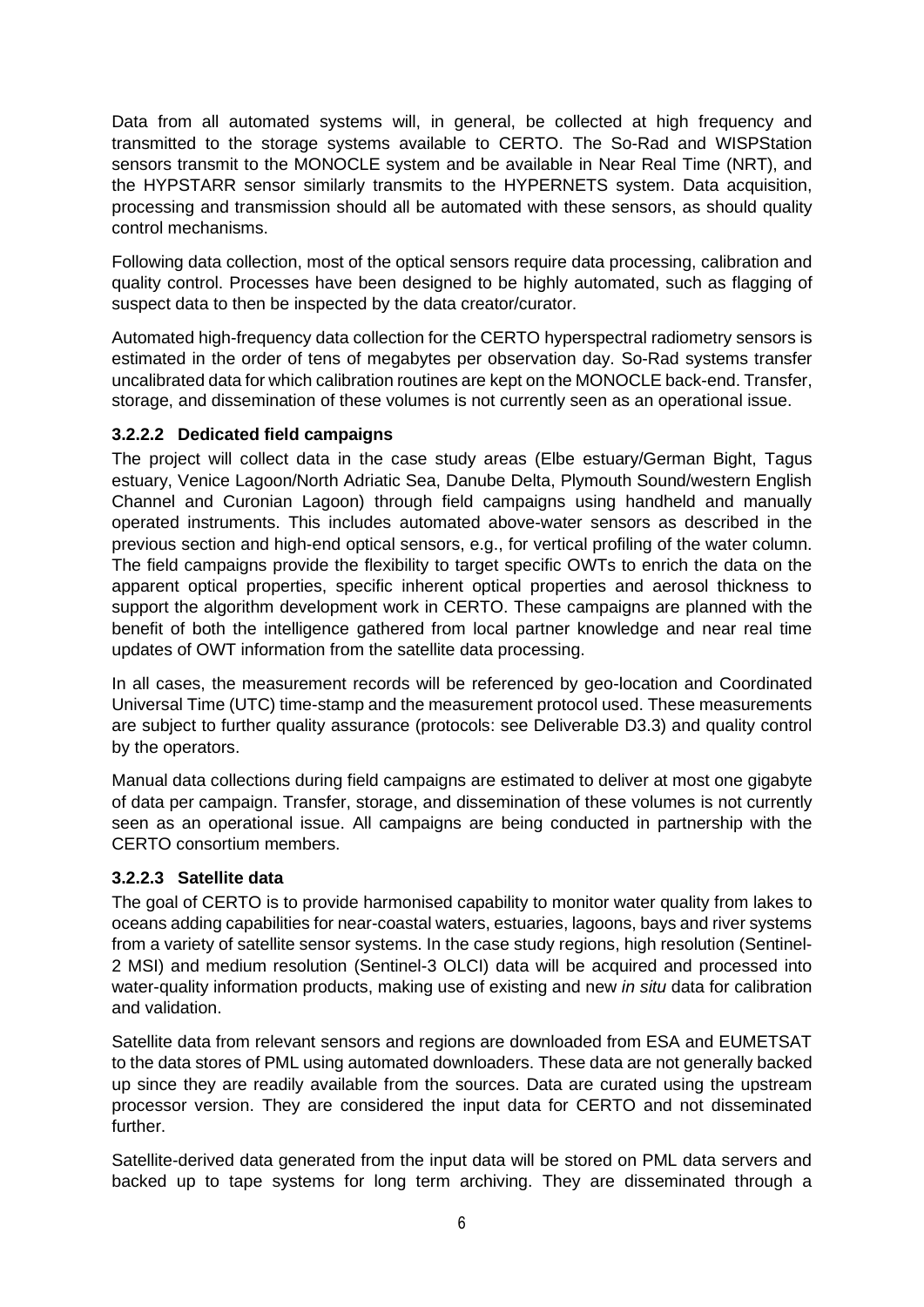THREDDS server with a WebGIS front-end and open geospatial consortium (OGC) data services. The URL for the front-end is https://engage.certo-project.org/data/. Pre-existing data

Pre-existing *in situ* datasets and those collected by or with other research projects will consist of collections of optical and biogeochemical measurements contributed by various stakeholders, either as independent data sets where CERTO is given a license to use and distribute, or as part of curated data bases (e.g., LIMNADES for inland and transitional waters) where individual licenses are assigned by the data owners with some datasets being open access and others having a request-only data licence. Access constraints will be recorded during registration of data sets in the internal-use Data Register.

Pre-existing data will also take the form of large-scale satellite data archives downloaded from space agencies (e.g., ESA and NASA) which are then utilised for further processing to a usable format. Along with other pre-existing open-access datasets including modelled data.

#### **3.2.2.4 Research results and derived data sets**

In the process of research and development, outputs will be generated in the form of publications, presentations, tables and datasets, and survey results. Such results will be stored in the project management portal for access within the project consortium: the size is not likely to exceed 100Mb per item. Public reports and deliverables will be available also through the website. The methodology is detailed in D9.1 "Dissemination Plan". Where relevant, a digital object identifier (DOI) will be added to these results by hosting them on the Zenodo platform.

The open access requirement for H2020 publications will be honoured through the Gold Open access route, using CERTO or other project funds, or where Gold Open access is not possible we will make these available through Green Open access via relevant repositories.

#### **3.2.2.5 Stakeholder/contacts database**

A stakeholders/contacts database has been created to enable interested parties to receive further project information on a regular basis. Following the project kick-off, project partners were asked to provide contact information which is stored at PML according to the United Kingdom's Data Protection Act and the European Union's General Data Protection Regulation (GDPR; Regulation (EU) 2016/679). Further information on the database can be found in D10.1.

## <span id="page-6-0"></span>**3.3 FAIR data principles**

All CERTO research data will be curated according to the FAIR principle, i.e., to be Findable, Accessible, Interoperable and Re-usable. In the following, a short overview is given of the building blocks and guiding principles to reach this goal. As the system is under active development, further detail will be added to the final release of this document as design decisions are concluded.

#### <span id="page-6-1"></span>**3.3.1 General data documentation and guidance**

Any documentation such as measurement protocols, system descriptions and use cases will be linked within the data register and a copy will be kept in the CERTO project management portal. Documents for public dissemination are being made available on the project website.

Where data sets are 'frozen' to create a snapshot of available data at a given point in time, these datasets will be versioned and uploaded to public repositories.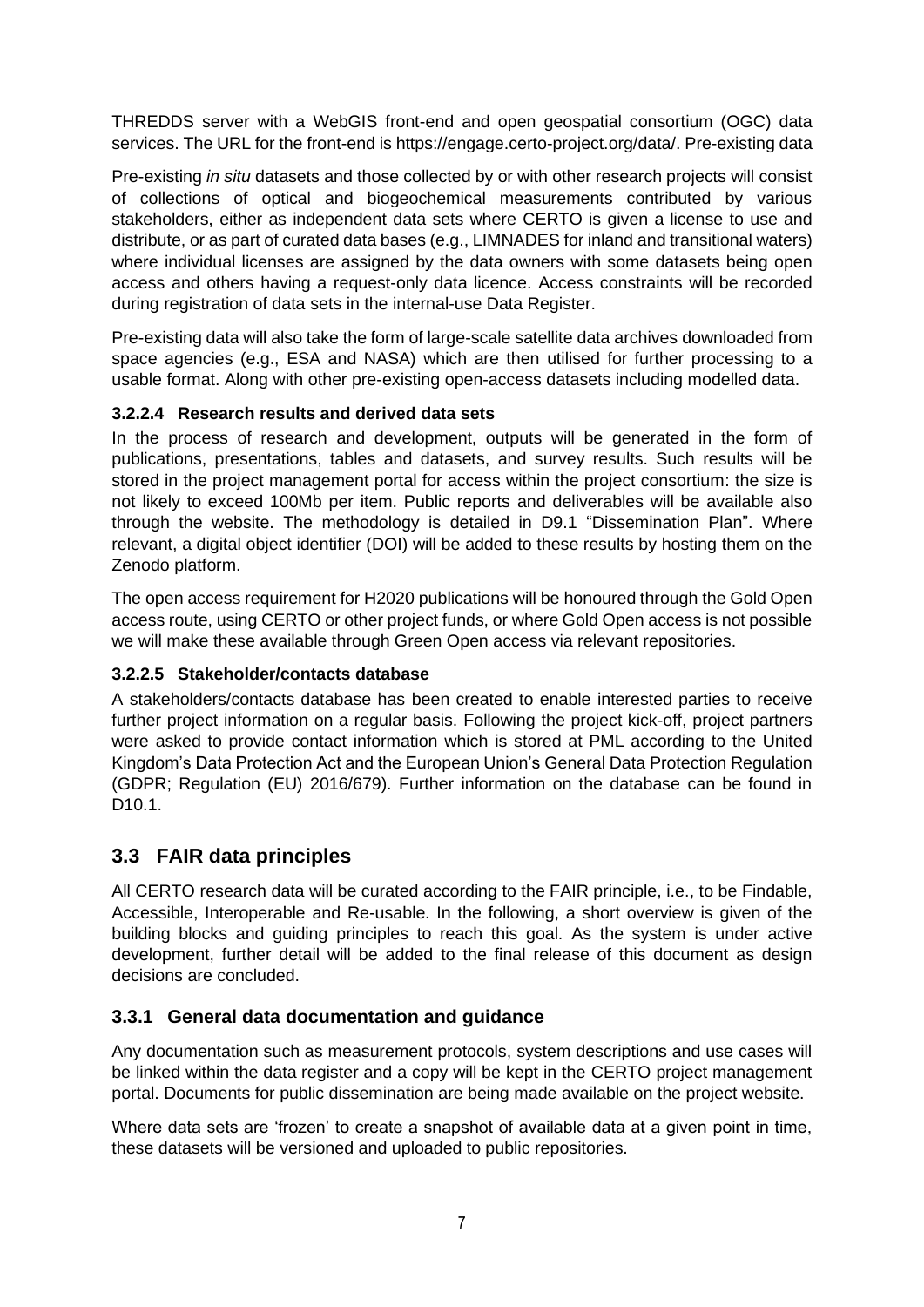By default, all data generated in CERTO will be openly available (see Data Access, below), with the exception of unprocessed, uncalibrated data if these have no value to the user. Such data will, nevertheless, be stored and curated. Data contributed from external sources are the exception to this rule. In such cases, data ownership and licensing will govern whether dissemination beyond CERTO is possible. Reference to existing FAIR data sources is to be preferred over duplication.

## <span id="page-7-0"></span>**3.3.2 Metadata**

Initially, the metadata used to describe datasets made available will follow OGC standards. As a common ontology, the CF conventions (cfconventions.org) will be followed or extended. These metadata conventions ensure that data are identifiable using appropriate search terms and keywords.

Additional metadata requirements will follow those laid out in H2020-MONOCLE, the data interoperability developments are described in D5.2 "System architecture and standards report"<sup>1</sup> and D5.3 "System user and developer handbook"<sup>2</sup>. This system is being followed to efficiently achieve CERTO project goals and to ensure that new data sources added in MONOCLE will be available to CERTO. These requirements concern data ownership, licensing, access restrictions (embargo periods), as well as geospatial parameters. The definition of the minimum and recommended metadata for CERTO data sets will be refined during the implementation of CERTO WP3.

## <span id="page-7-1"></span>**3.3.3 Data access, interoperability and respecting Intellectual Property**

Data generated as part of CERTO will be free of cost to the user. Data access restrictions and intellectual property rights will, however, remain as set by the dataset creator/owner where applicable. Unless specified, all data will be treated as FAIR open data. In practise, the following data access levels are foreseen:

- *open access*, not requiring registration, providing access to data identified as open without license restrictions
- *limited access*, requiring registration, providing access to open data as well as data sets with a limited license for use (e.g., non-commercial, accrediting ownership, delayed release *etc*.)
- restricted access, requiring registration, providing access to data owned by the user and any data sets to which this specific user has been granted access

The CERTO prototype processing chain will be developed as a Software as a Service (SaaS) module in the existing PML-based Copernicus Land Monitoring Service (CLMS) water quality processing system; and be tested on the ONDA DIAS; also, modules will be included as plugins for standalone software tools including ESA SNAP and ESA CCI Toolbox.

#### <span id="page-7-2"></span>**3.3.4 Data sharing and reuse**

Geospatial data products for CERTO case-study regions will be publicly findable through an interoperable THREDDS data server with Web-GIS front-end. This server allows data to be selected through OGC-compliant standards by timeframe, geographical and variable name. All data provided in this manner will be free to use with appropriate credits.

<sup>1</sup> [https://zenodo.org/record/1492271#.YNtN\\_qhKi00](https://zenodo.org/record/1492271#.YNtN_qhKi00)

<sup>2</sup> <https://zenodo.org/record/4589102>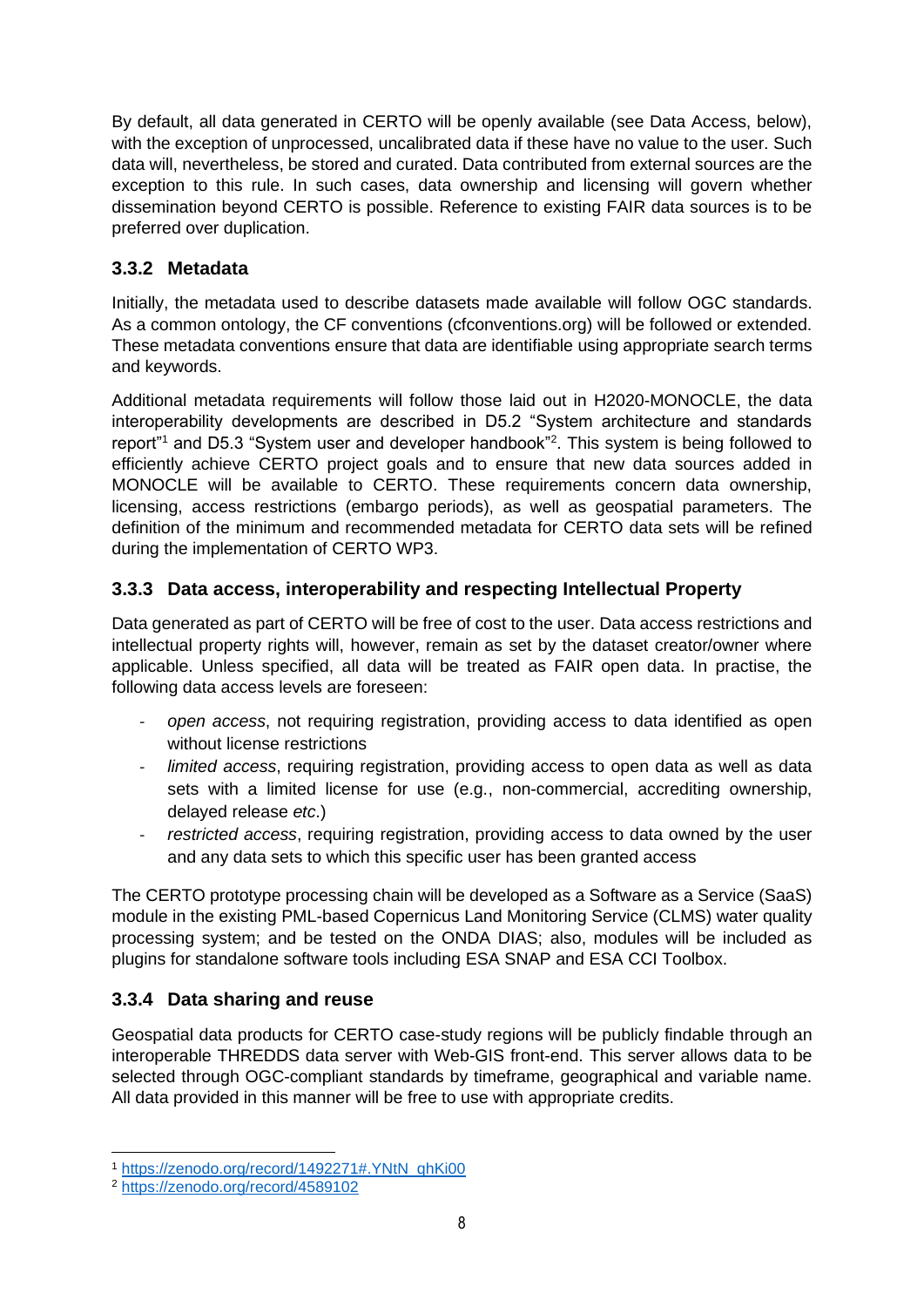*In situ* data from dedicated research campaigns will be added to the LIMNADES database under an open license (either fully open or non-commercial, as determined by the data owner). An embargo period of up to two years may be set to prevent external use while CERTO activities (such as quality control on the data) are carried out.

## <span id="page-8-0"></span>**3.3.5 Data preservation and archiving**

Processed satellite data will be kept available for a minimum of three years after the end of CERTO. Beyond this period, e.g., if the service should no longer be deemed useful or sustainable, data will be archived at a secure open access location, insofar as data licensing permits. Novel *in situ* data taken as part of CERTO activities will be incorporated into the LIMNADES (lake-focused) and OC CCI (shelf and ocean-focused) data repositories.

Requests to remove a data set from the CERTO services can be submitted to the Coordinator and will be handled in a manner equivalent to the GDPR for personal data.

A data archive will be produced that spatially encompasses the following demonstration areas: Elbe estuary/German Bight (Germany), Curonian Lagoon (Baltic Sea), Tamar estuary (UK), Razelm Lagoon (Romania), Tagus estuary (Portugal), and Venice Lagoon (Italy). These data will be made available in a PML-hosted web-GIS portal (developed in FP7 eartH2Observe and deployed in H2020 EOMORES and MONOCLE) for visualisation by end-users. Within the project, Work Packages 7-9 are in part dedicated to planning for long-term sustainability and evolution of CERTO from a service concept into an operational service.

## <span id="page-8-1"></span>**3.3.6 Data register**

An internal-use data register will be maintained, insofar as the data are not self-describing and catalogued in the services already mentioned. A snapshot will be created for each DMP release. A template is included in the Appendix.

It was expected that there would be datasets to add to the register by this point, however due to delays caused by COVID no datasets that meet the criteria for dissemination have been generated for this version of the DMP.

## <span id="page-8-2"></span>**3.4 Data backups**

To safeguard original data, backups will be made at the site where they are hosted. The identified data repositories (LIMNADES, OC CCI) have backup procedures in place. The CERTO and LIMNADES data are stored on a Virtual Machine that is backed up to Cloud storage that is ISO 27001, ISO 27018, SSEA16 SOC 1 and SOC 2, HIPAA, and EU Model Clauses (EUMC) compliant with access restricted to two-factor authentication and full encryption of data at rest and in transit.

The OC CCI *in situ* database stored at PML are hosted on a RAID (Redundant Array of Inexpensive Disks) configured server to protect against disk failures. It is backed up onto a separate server within PML and an external copy exists as an additional backup. The nature of the CERTO data store is such that copies can be stored there but this is not a requirement – it is designed to function both as a centralised and distributed data system.

Copies of "raw" satellite data will, in general, not be backed-up by CERTO provided that they can be retrieved again from the source. The same applies to the use of corrected satellite and auxiliary data. Loss of such data would potentially cause delays due to the need to download them again from the source, but this will not be functionally different (at least for small regions serving as case studies in CERTO) from having to restore data from tape backups.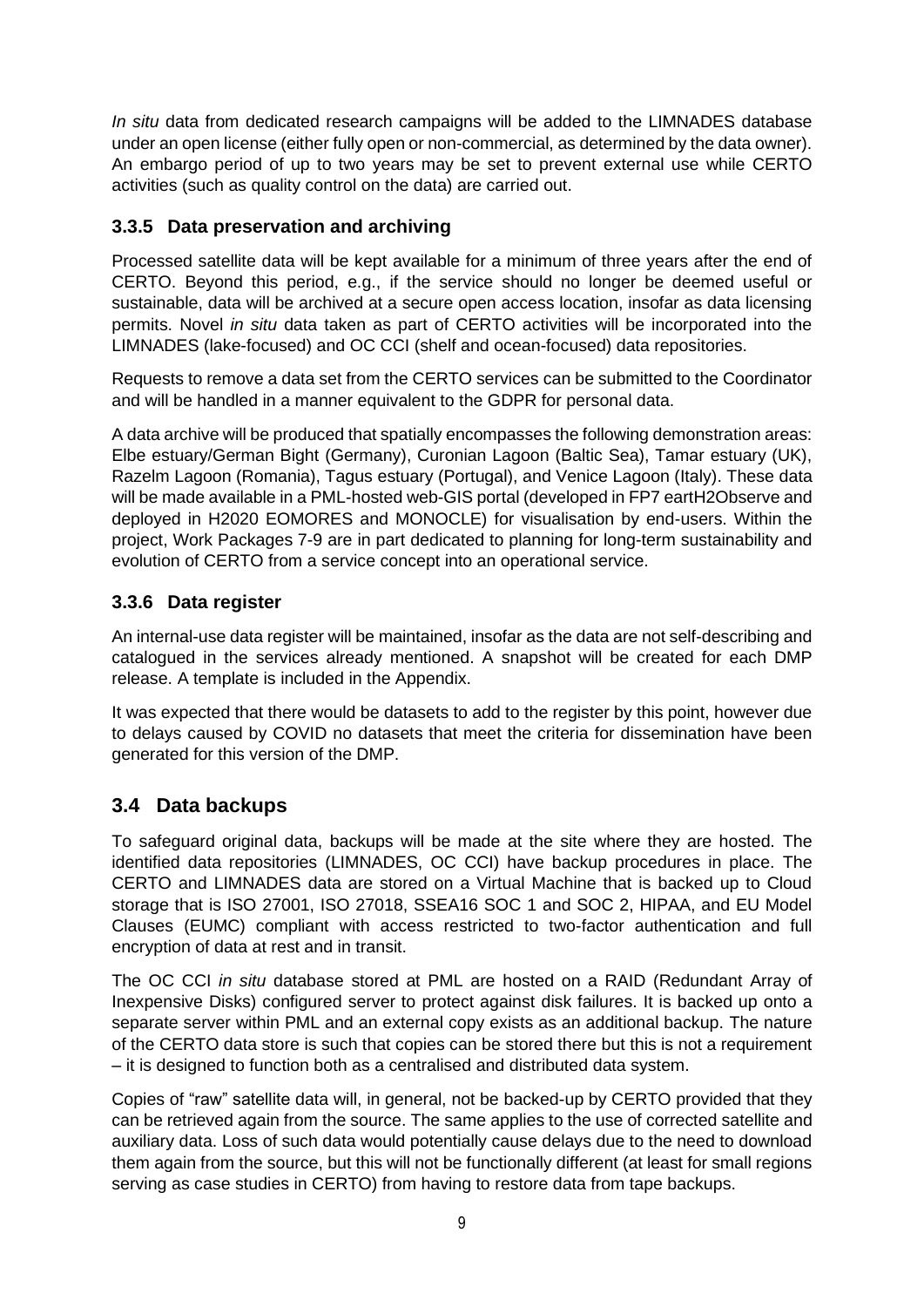A number of data repositories have been set up to safeguard specific project outputs, such as software (such as the PML GitHub repository), publications (such as the Plymouth Marine Science Electronic Archive, PlymSEA), sensitive data (internal project management databases, which are backed up onto a separate PML server plus an external additional backup copy) and frozen versions of sensor data (LIMNADES, OC CCI).

## <span id="page-9-0"></span>**3.5 Allocation of resources**

The development and maintenance of the CERTO project management portal is the responsibility of PML, who will continue to maintain access for at least three years beyond the end of the project.

Backup systems for the processed satellite data are in place at PML as part of its operational systems, at no additional cost to the project.

Data ingestion from ESA and EUMETSAT is part of the operational procedures of PML and other project beneficiaries, who already process global ocean and lake data for Copernicus and national services. This, therefore, comes at no extra cost to the project.

## <span id="page-9-1"></span>**3.6 Ethical aspects**

Ethical aspects are mainly relevant for data of a personal nature. These data are being treated according to the ethics procedures laid out in the Ethics section of the GA and in D11.1, in summary these procedures cover the following aspects:

- Details on the informed consent procedures for the participation of humans
- Templates of the informed consent forms
- Templates of the user and stakeholder questionnaires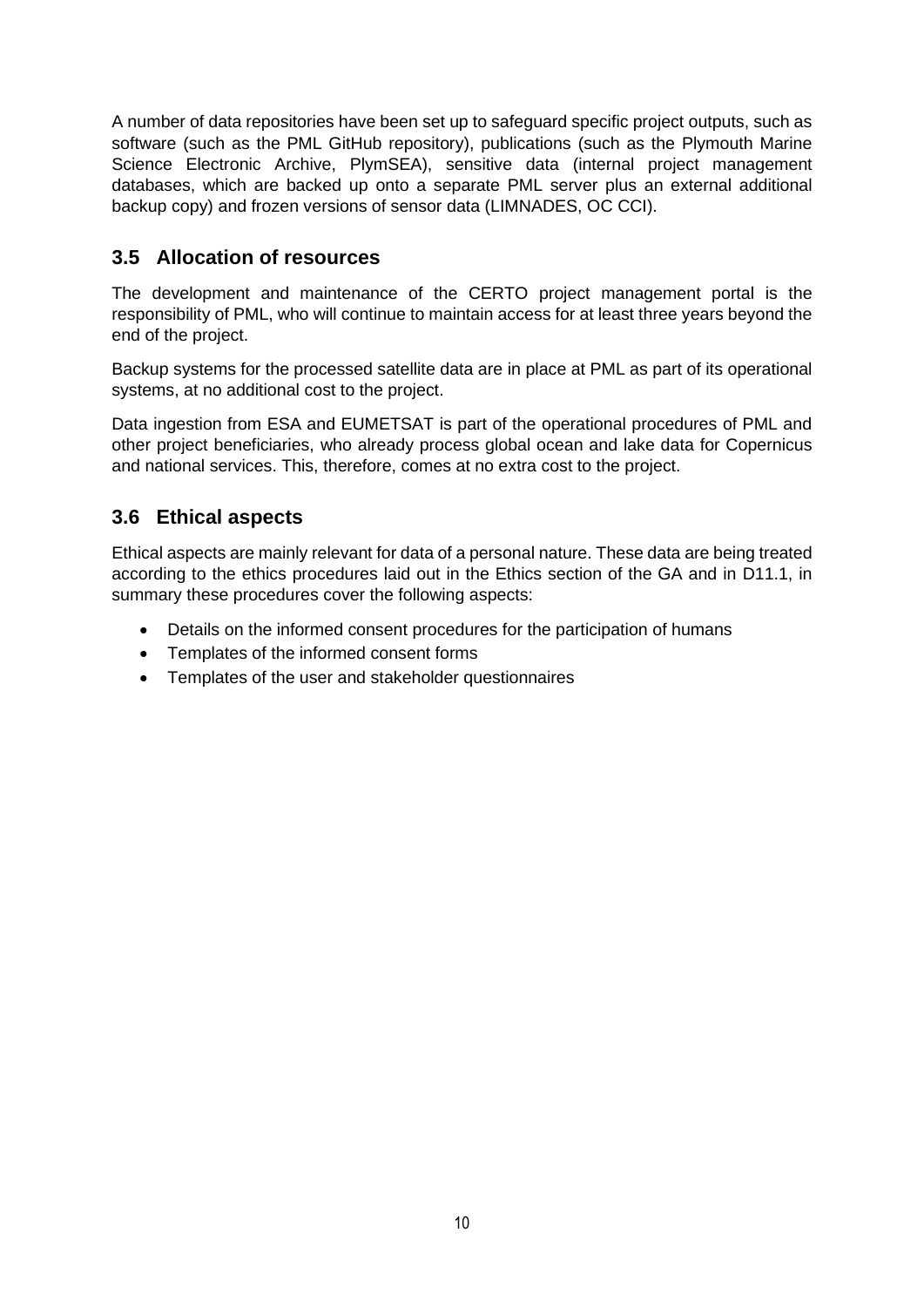## <span id="page-10-0"></span>**4 IP Plan**

## <span id="page-10-1"></span>**4.1 Introduction**

Intellectual property in CERTO is governed first by the Grant Agreement<sup>3</sup>, followed by the Consortium Agreement<sup>4</sup>. The Consortium Agreement may provide more detail or override the Grant Agreement in some specific cases.

Confidentially is governed by §10 of the Consortium Agreement and partners agree to a nondisclosure period of four years after the end of the project. As per §8.4 of the Consortium Agreement, during the Project and for a period of one year after the end of the Project, the dissemination of own Results by one or several Parties including but not restricted to publications and presentations, shall be governed by the procedure of Article 29.1 of the Grant Agreement subject to the provisions of Prior Notice and Objection.

IP rights management is a task shared between all involved SMEs (Small-to-Medium Enterprises) and research bodies within the project, which is led by PML as coordinator. Any issues regarding IP within the consortium will be discussed and decided upon by the Project Steering Group.

Exploitation of the CERTO results is vital to ensure the long-term impact of the project. A detailed Exploitation Plan will be developed in Work Package 9 in years 2 and 3 of the project.

## <span id="page-10-2"></span>**4.2 Relation to the Consortium Agreement**

There are three types of Intellectual Property relevant to the work within CERTO, which are defined below.

- 1) Background IP
- 2) Sideground IP
- 3) Foreground IP or Results

#### <span id="page-10-3"></span>**4.2.1 Background IP**

Background IP is defined as:

"Any data, know-how and/or information, whatever its form or nature (tangible or intangible) – including any rights such as intellectual property rights – which are needed to carry out the project or exploit its results."

[http://ec.europa.eu/research/participants/portal/desktop/en/support/reference\\_terms.html#](http://ec.europa.eu/research/participants/portal/desktop/en/support/reference_terms.html)

#### <span id="page-10-4"></span>**4.2.2 Sideground IP**

Sideground IP is defined as:

"It is very important to also consider that one of the partners may develop or acquire IP in parallel to the project work. This is called sideground which, contrary to the background, is tangible or intangible generated over the course of the project but not related to it." [https://www.iprhelpdesk.eu/sites/default/files/newsdocuments/FS\\_How\\_to\\_manage\\_IP\\_in\\_H](https://www.iprhelpdesk.eu/sites/default/files/newsdocuments/FS_How_to_manage_IP_in_H2020_grant_preparation_0.pdf) 2020 grant preparation 0.pdf)

<sup>3</sup> Grant Agreement number: 870349 — CERTO — H2020-SPACE-2018-2020/H2020-SPACE-2019

<sup>4</sup> CERTO Consortium Agreement, version 1, 2019/11/20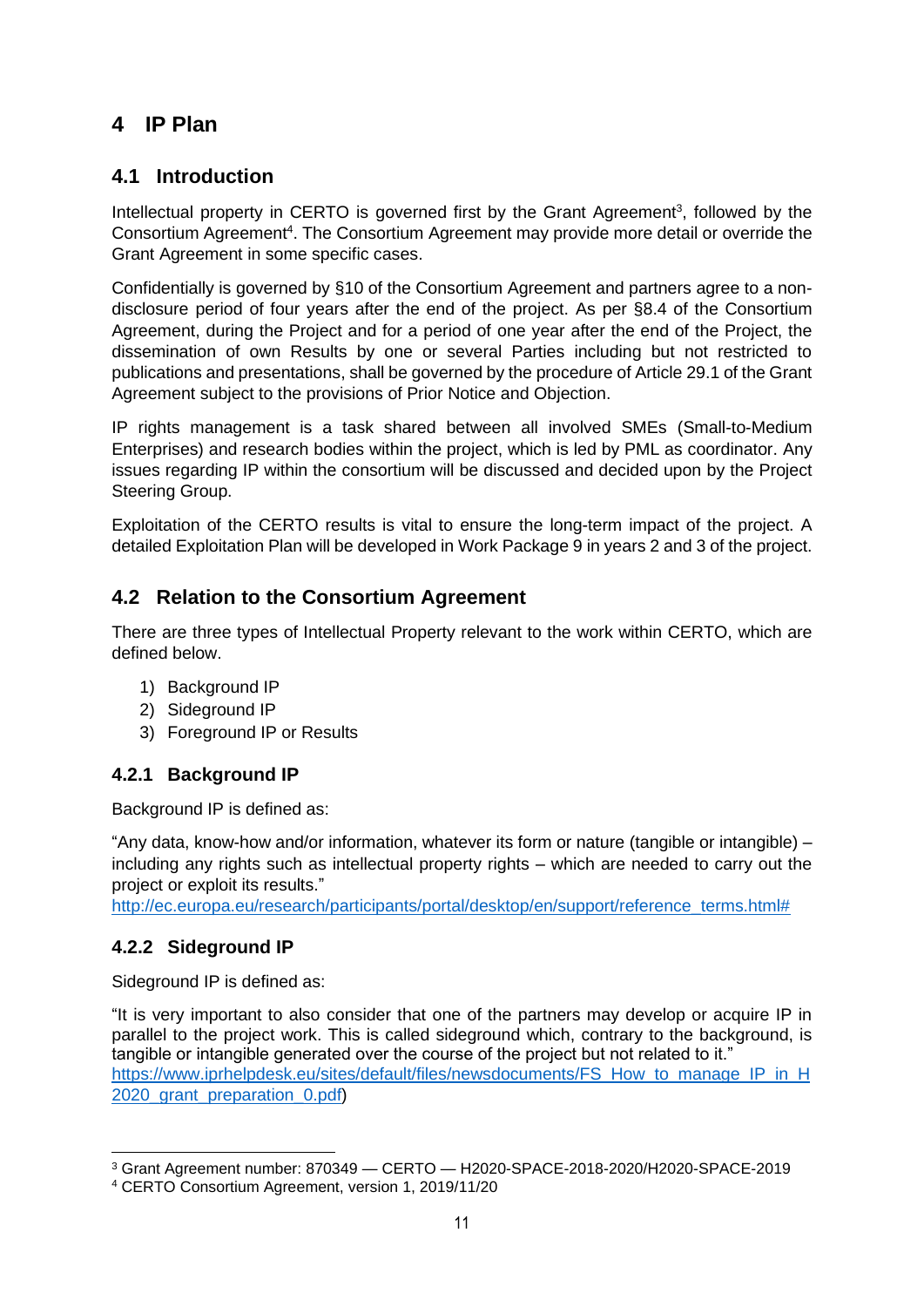## <span id="page-11-0"></span>**4.2.3 Foreground IP or Results**

Foreground IP is defined as:

"Any tangible or intangible output of the action (such as data, knowledge and information, whatever their form or nature, whether or not they can be protected), which are generated in the action, as well as any attached rights, including intellectual property rights." [http://ec.europa.eu/research/participants/portal/desktop/en/support/reference\\_terms.html](http://ec.europa.eu/research/participants/portal/desktop/en/support/reference_terms.html)

The exploitation and management of knowledge and IP are detailed in §2.2.1.1.2.1 of the Grant Agreement. Further information on ownership, transfer and dissemination of Results are specified in §8 of the Consortium Agreement.

#### <span id="page-11-1"></span>**4.2.4 Ownership of IP**

Background IP is owned by or licensed to a single partner.

Sideground IP is owned by one or more partners within the consortium.

Foreground IP/results are owned by the partner who develops them. Joint ownership is governed by Grant Agreement Article 26.2, which says:

"Two or more beneficiaries own results jointly if:

- (a) they have jointly generated them and
- (b) it is not possible to:
	- (i) establish the respective contribution of each beneficiary, or

(ii) separate them for the purpose of applying for, obtaining or maintaining their protection."

#### <span id="page-11-2"></span>**4.2.5 Access rights to Background IP**

Background IP that is needed from each consortium partner is listed in Attachment 1 of the Consortium Agreement. Any partner may add further Background IP during the project by written notice to the other partners. Modification or withdrawal of Background IP previously identified will require approval from the Project Steering Group.

§9.1 of the Consortium Agreement specifies the Access Rights to Background IP.

Specific limitations and/or conditions for Exploitation of Background IP have also been specified in Attachment 1 of the Consortium Agreement.

## <span id="page-11-3"></span>**4.3 Exploitation of Results**

The CERTO consortium will promote exploitation of the results through the Exploitation Strategy developed in Work Package 9. The envisaged R&D to produce the CERTO prototype will constitute new knowledge that will be publicly disseminated through presentations and scientific/technical publications, and, therefore, are not subject to IP protection. Other specific products and the source code will be subject to IP protection.

Identification and protection of commercially or otherwise exploitable project outputs and their financial elements, including potential patents, will be undertaken as part of the Exploitation Strategy (D9.2 & D9.3). The CERTO Exploitation Strategy will involve the following elements: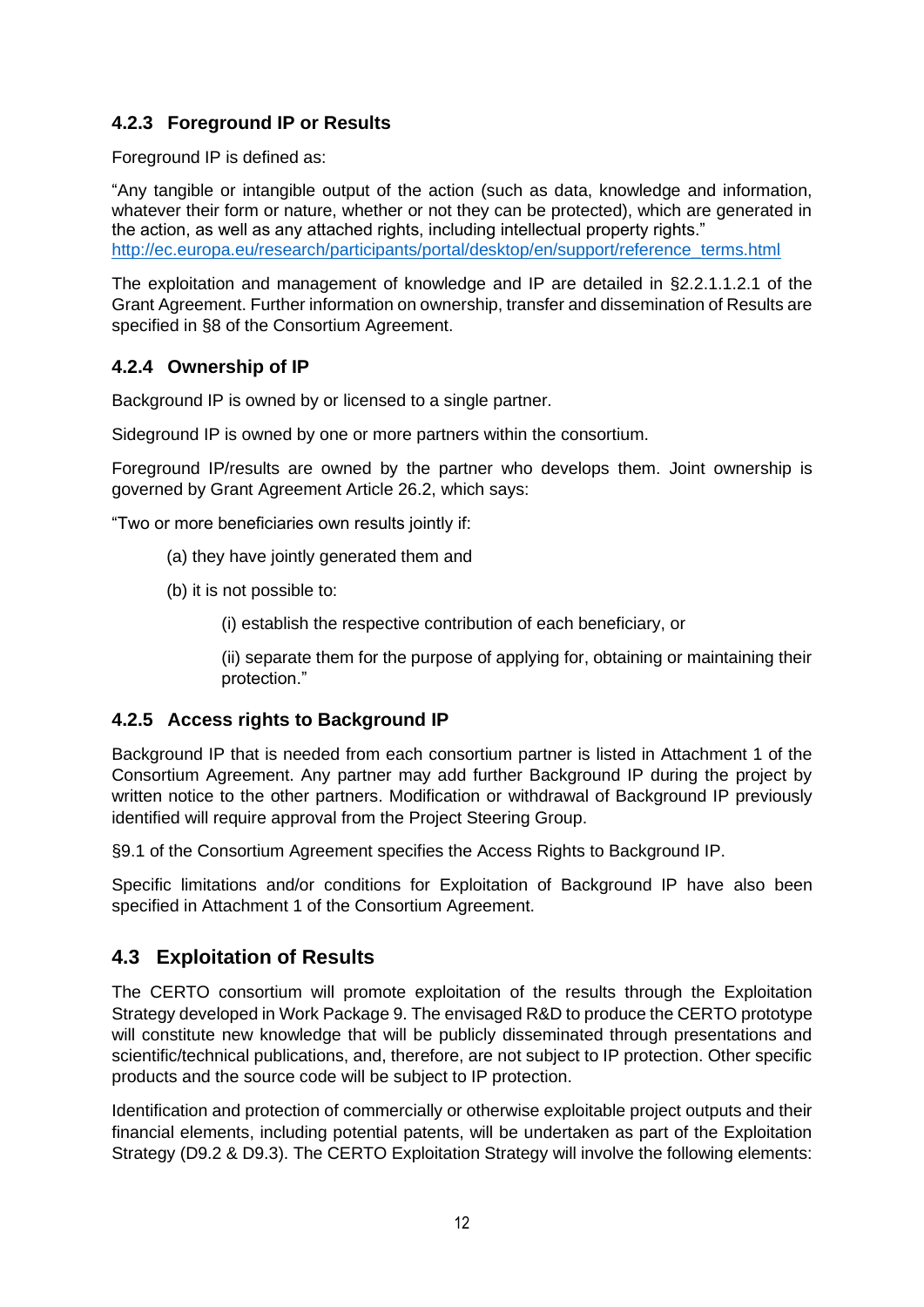- Protecting eventual sideground and foreground IP generated during the project
- Connecting to, expanding and developing the international network of project partners, involving start-ups, SMEs and other companies, as well as regional, national and European authorities and associations such as the European Association of Remote Sensing Companies (EARSC)
- Stimulating uptake of project outcomes within the business sector
- Finding further funding for follow-on networking, R&D and business development activities.

Project findings that may lead to patents will be carefully evaluated within the consortium. The results obtained within the project framework will be disseminated only after potential patent applications have been considered and filed.

Access rights to results for exploitation is governed by §9.4.1 of the Consortium Agreement.

## <span id="page-12-0"></span>**4.4 Registration of IP**

#### *Background*

Background IP for each consortium partner is listed in Attachment 1 of the Consortium Agreement. It will also be included in the internal-use IP register (a template is included in the Appendix).

#### *Sideground*

Sideground IP will be recorded in the internal-use IP register.

#### *Foreground/Results*

- Data Data Management will be carried out as per §3 of this document. CERTO will participate in the Open Research Data Pilot (ORDP) and therefore data access rights are not an issue.
- Algorithms/Software Specific Provisions for Access Rights to Software are detailed in §9.8 of the Consortium Agreement.
- Other Project findings that may lead to patents will be identified and carefully evaluated by the consortium within Work Package 9.

#### <span id="page-12-1"></span>**4.4.1 Internal procedures regarding exploitation of Results (IP)**

Internal procedures for organisation of the exploitation of Results, covering both exploitation for exclusively non-commercial and other than non-commercial purposes, will be provided in the Exploitation Plan Document (D9.2 and D9.3) in WP9. Developments or changes in interests for exploitation of Results over the project will be continuously reviewed by the Project Steering Group at regular scheduled meetings. In the case of high urgency for an exploitable result to be reviewed, the procedure laid out in §6.3.1.2 of the Consortium Agreement will be followed.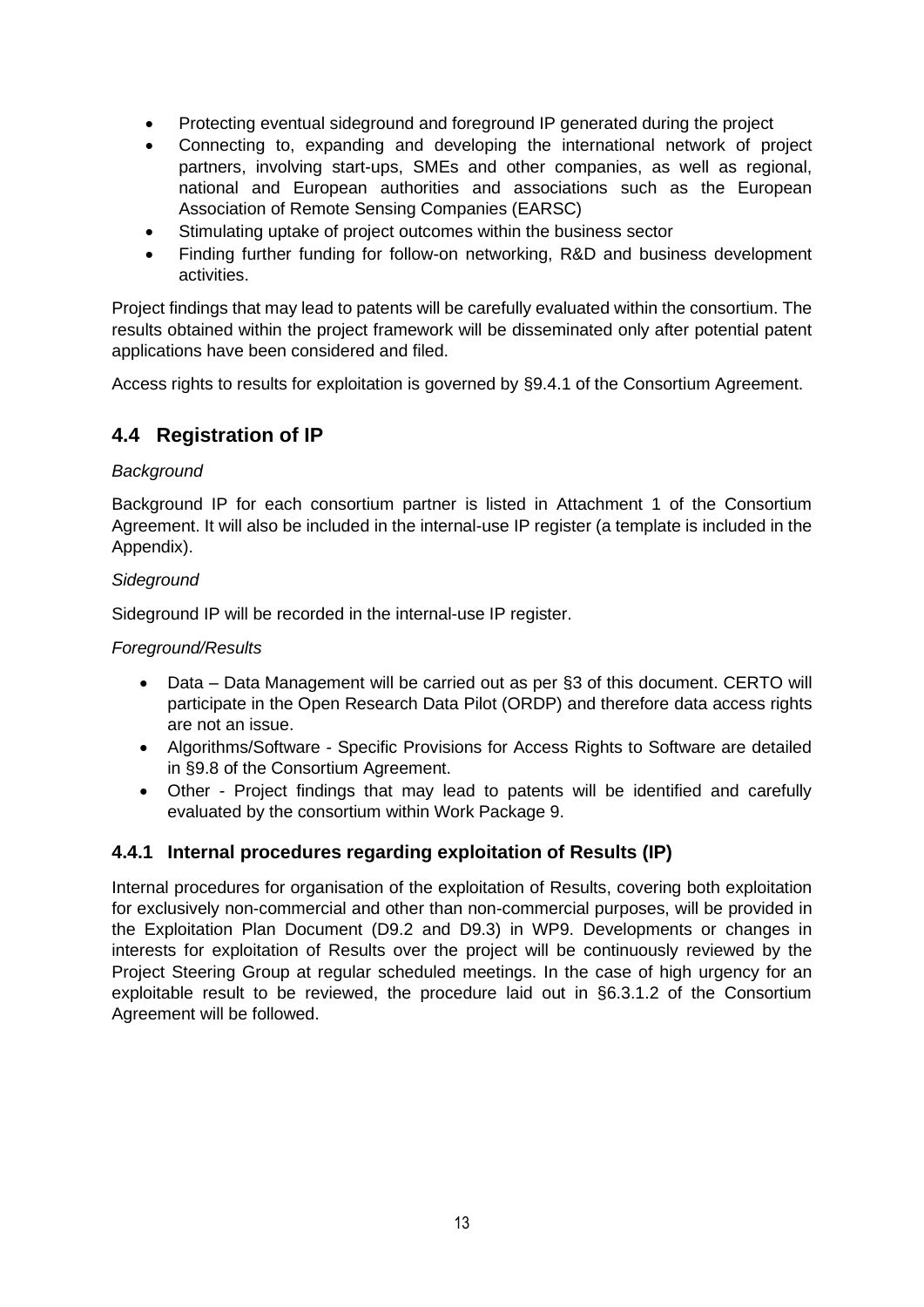# **5 Appendix**

#### Data Register Template

The example shows the information collected through the data register. Included are descriptions of the fields and an example covering Earth observation data.

| Organisation                                                                                                                                                                            | <b>Dataset</b><br>reference &<br>Name | Dataset description/outline                                                                         |                                                                            |                                      | Standards &<br>metadata                                         | How will data be<br>shared                  | Software/protoc<br>ol required for<br>sharing      | Data access policy<br>(open/locked/partial<br>- give details, e.g.<br>embargo time)                                                                    | Location of<br>storage                  |
|-----------------------------------------------------------------------------------------------------------------------------------------------------------------------------------------|---------------------------------------|-----------------------------------------------------------------------------------------------------|----------------------------------------------------------------------------|--------------------------------------|-----------------------------------------------------------------|---------------------------------------------|----------------------------------------------------|--------------------------------------------------------------------------------------------------------------------------------------------------------|-----------------------------------------|
| Name of organisation<br>providing the data.<br>Also reference any<br>other ownership, i.e.<br>if you have bought<br>commercial data and<br>you have rights to use<br>but must attribute | A unique<br>reference label           | Simple<br>description of<br>the dataset, try<br>to include as<br>much<br>information as<br>possible | Spatial<br>Resolution &<br>extent                                          | Temporal<br>resolution and<br>extent | Any standardised<br>metadata that<br>accompanies the<br>dataset | List data services<br>or custom<br>websites | List the protocols<br>available for data<br>access | Data policy, such as<br>groups that can use,<br>whether it is only<br>accessible to project<br>partners or whether<br>there is a time based<br>embargo | Where and how<br>data will be<br>stored |
| Example:<br><b>PML</b>                                                                                                                                                                  | WCO in situ<br>sensors                | Western<br>Channel<br>Observatory,<br>multiple sensors<br>on buoys and<br>ships                     | $50.4^{\circ} - 49.9 N$<br>$4.53^{\circ}$ - 3.87°W<br>Multiple<br>stations | Less than hourly                     | https://westernchannelobservatory.org.uk/data.php               |                                             |                                                    |                                                                                                                                                        |                                         |